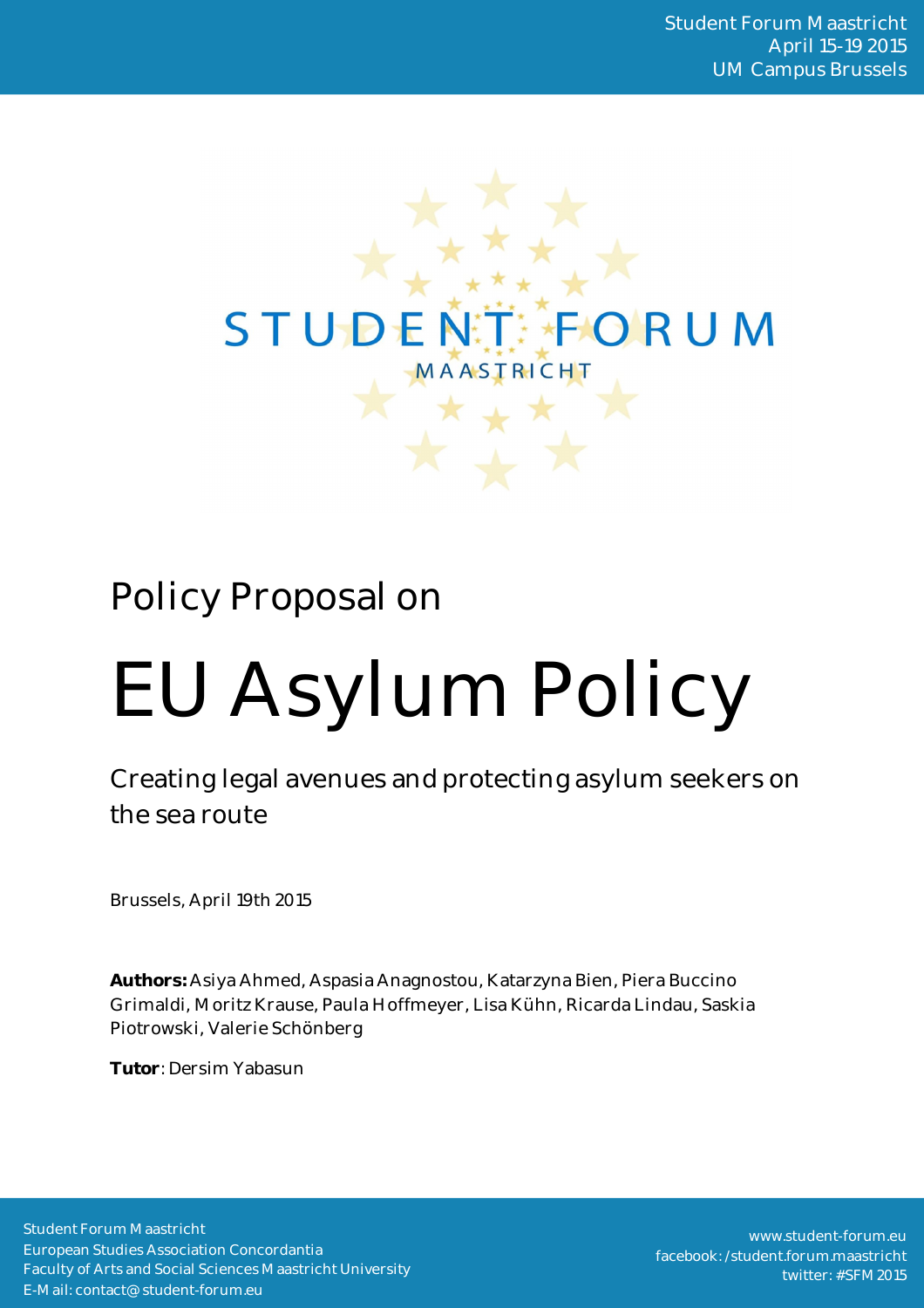#### **STUDENT FORUM MAASTRICHT**

Student Forum Maastricht (SFM) is an annual student conference held at the Maastricht University Campus in Brussels. The conference is organised by students from Maastricht University in cooperation with different partner organisations. The participants are post- and undergraduate students from all over Europe with diverse academic backgrounds. Based on problem statements provided by European Commission representatives, they develop policy proposals for pressing topics within the Commission. In this process the students receive input and insights from experts from NGOs, academia and the business sector working in Brussels. The 2015 edition of SFM took place from 15th to 19th April. In five different working groups policy recommendations were drafted dealing with the following topics: EU Energy Union, EU Asylum Policy, Independence of Regions, EU Minimum Wage Policy, and Data Protection & Digital Market. For more information on Student Forum Maastricht, please visit: www.student-forum.eu

## **Content**

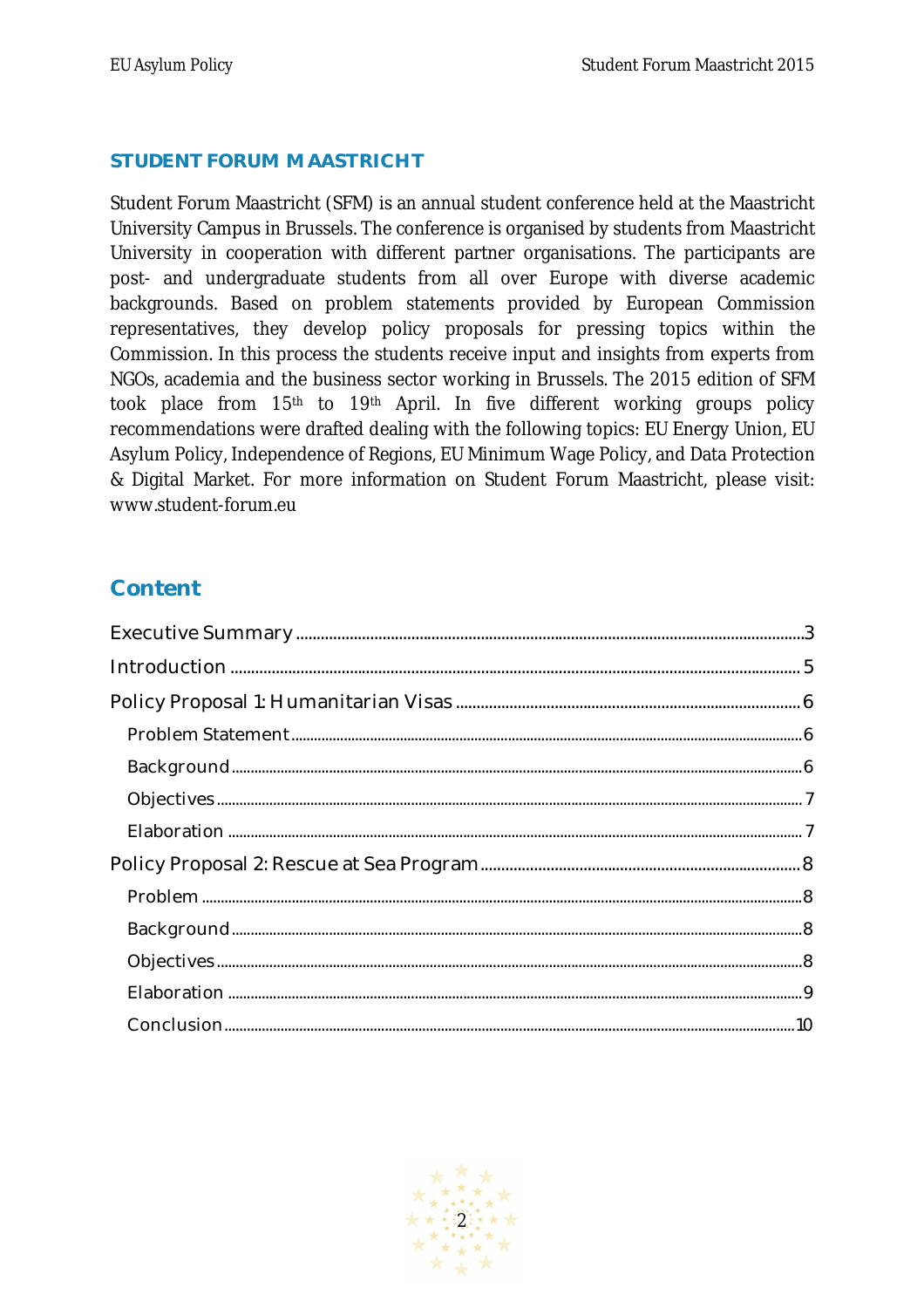# **Executive Summary**

#### **Introduction**

The number of asylum seekers and migrants attempting to reach Europe through the Mediterranean has increased drastically throughout the last years. This development has established entry over the sea as the most frequently used route by which migrants attempt to gain access to European territory. Due to a lack of legal routes for migration, more than ninety percent of asylum seekers must enter the EU irregularly. In 2014 the approximate number of asylum seekers and migrants that lost their lives at sea rested at 3500. Since the beginning of April already hundreds of asylum seekers and migrants have drowned on their dangerous journey to Europe. These circumstances create a problematic situation resulting in the disregard of the principles of solidarity and nonrefoulement.

#### **Proposal 1: Humanitarian Visas**

#### **Background**

The Stockholm Program (2010-2014) called for establishing more legal access to the EU for asylum seekers and migrants. Moreover, the program set out the aim to develop an integrated border management and visa policy, respecting the principle of solidarity. Currently, the Visa Code (Regulation (EC) No 810/2009) governs the visa application process. It provides the legal but very limited possibility to apply for a humanitarian visa.

#### **Objective**

The proposal follows the objective to create and promote a legal channel to enter the EU. This approach should decrease the scope of irregular migration.

#### Elaboration

Amendment of the Visa Code to extend the application of humanitarian visas

- Create coherence between Art.19 (4) and Art. 25 (1) to eliminate inefficiencies in issuing humanitarian visas: inclusion of the aspect of international obligations in both Articles
- Amendment of Art. 19 (4) to extend the application of humanitarian visas: replacement of "may be" with "shall be" for the admissibility of humanitarian grounds
- Addition of a definition of humanitarian grounds based on a non-exhaustive list as well as a definition of international obligations based on international agreements
- Provision of access to effective legal remedy in case of rejection

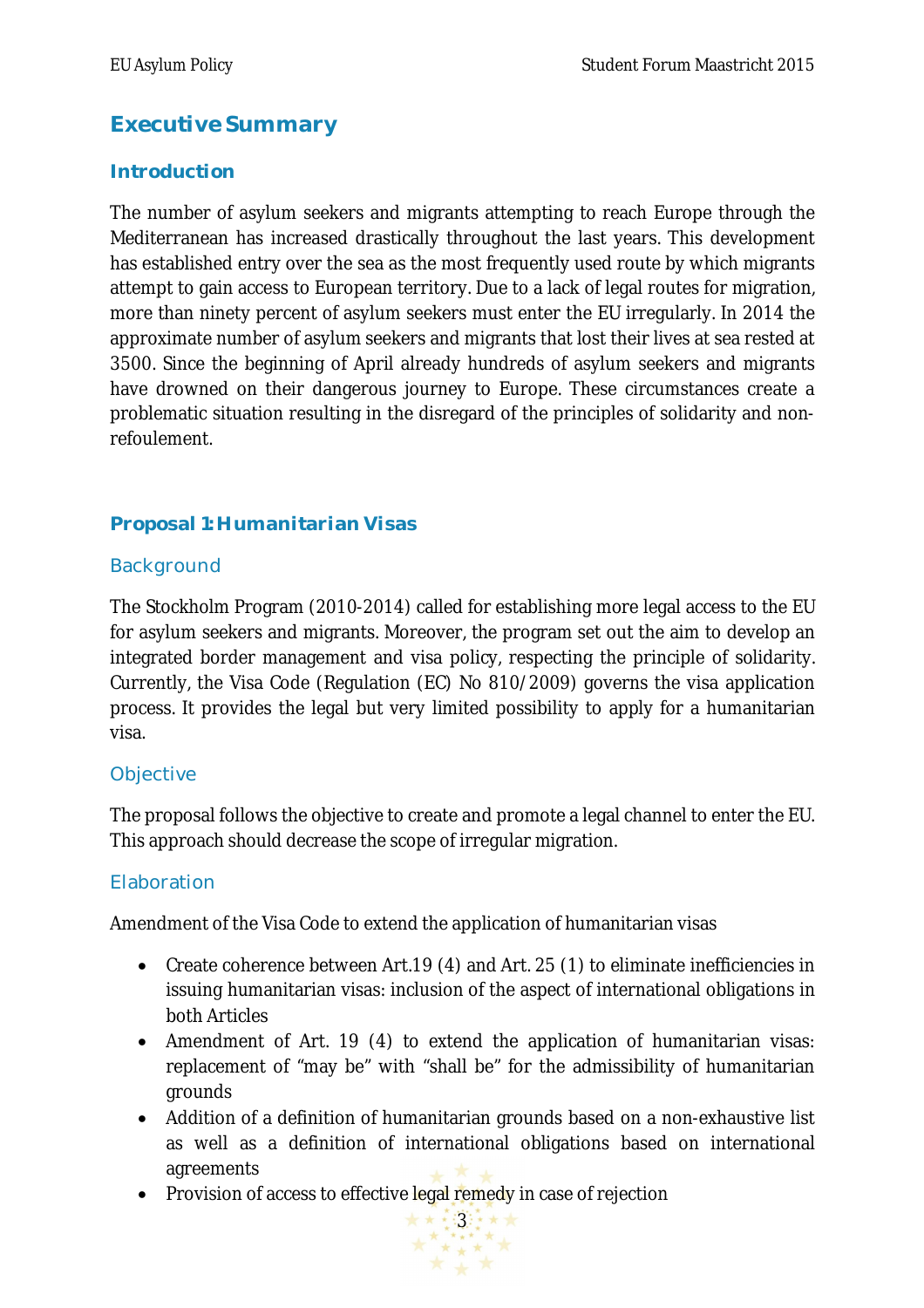Training of professionals involved in issuing humanitarian visas by the European Asylum Support Office (EASO)

Collection of data concerning applications, acceptance and rejection of humanitarian visas over a three year time period to evaluate capacities and applicability

#### **Proposal 2: Rescue at Sea Program**

#### **Background**

The Italian operation Mare Nostrum was started in 2013 to tackle the increased immigration to Europe and to protect migrants and asylum seekers taking the sea route. In only one year, the operation saved over 140,000 people at sea. At the end of 2014, Mare Nostrum was replaced by the Frontex mission Triton which shifts the focus from saving human lives to border protection. In addition, UNHCR created the Central Mediterranean Sea Initiative in 2014 to further help prevent deaths at sea.

#### **Objective**

The proposal follows the objective to address the high death rate of migrants and asylum seekers entering by sea and to provide for better burden sharing among EU Member States.

#### Elaboration

The pilot project is divided into three consecutive stages

Stage 1: Search and Rescue Mission

- Short term measure: European Rescue Mission carried out by the Member States at the external borders of the EU and funded by the Asylum, Migration and Integration Fund (AMIF)
- Long term measure: European Rescue Agency specifically responsible for the coordination of rescue missions, common funding and equipment for rescue operations by all Member States

Stage 2: Reception Centers

 Temporary admission of migrants and asylum seekers to reception centers located at the external borders of the EU for a maximum period of two weeks

Stage 3: Distribution Key

- Allocation of migrants and asylum seekers to all Member States according to a distribution key
- Application of a Member State specific quota based on the factors of GDP, population, area and unemployment.

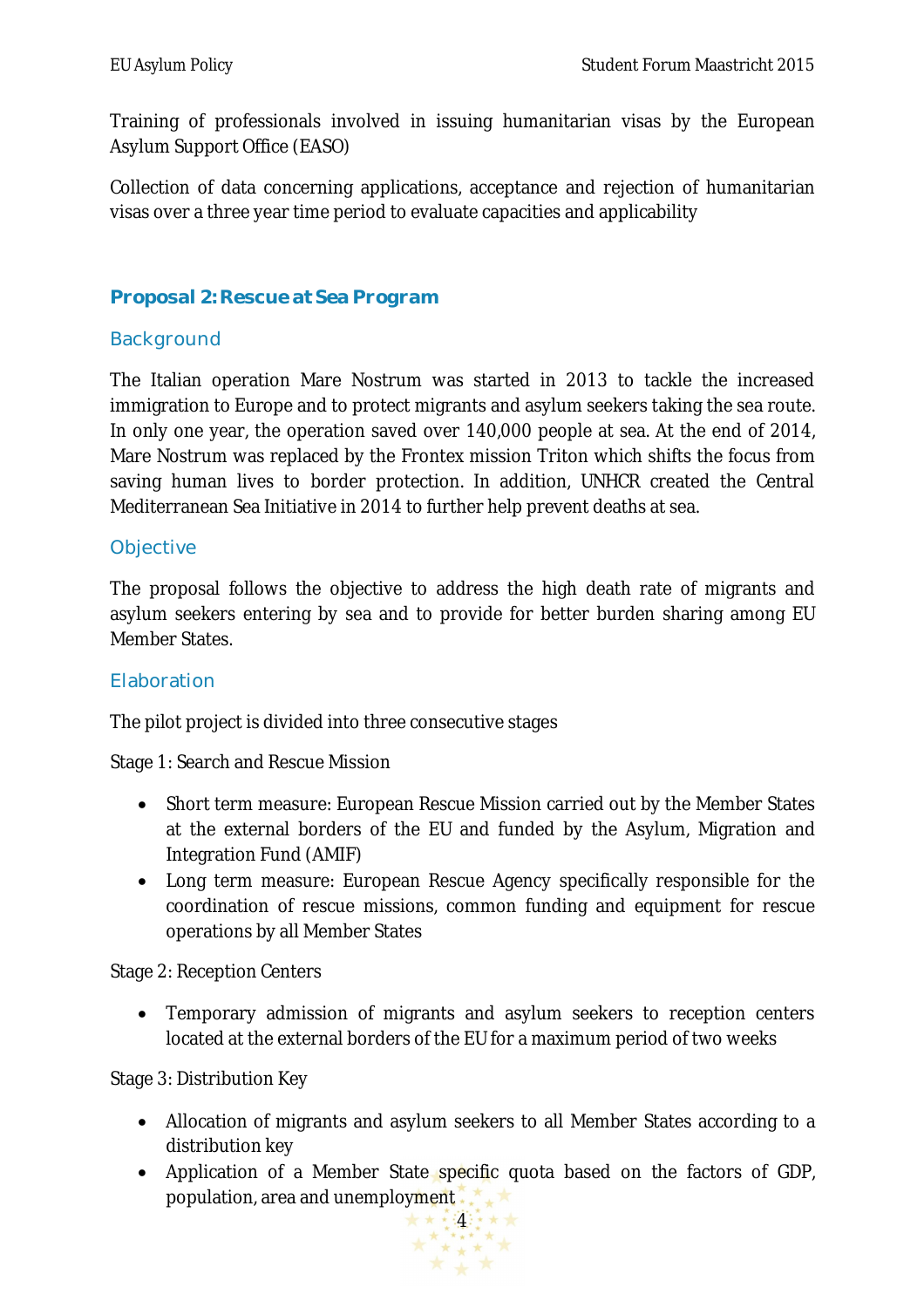#### **Conclusion**

We call on the Commission to take into account our policy proposal. The two outlined approaches are crucial to address the current human rights challenges that asylum seekers and migrants are facing. The aim is to decrease deaths at sea, to provide for legal routes and to establish a proportional burden sharing among all Member States. The concept of humanitarian visas provides for legal routes to enter the EU by pragmatically revising existing structures. In addition, the rescue at sea mission tackles the problem of irregular and dangerous Mediterranean routes.

## **Introduction**

The Common European Asylum System (CEAS) was established to ensure adequate protection of asylum seekers and uniform procedures to be implemented by Member States. The CEAS is inter alia based on the principle of solidarity between Member States. That implies an area in which responsibility is shared proportionately and in which international human rights obligations are met. However, Member States face an unequal amount of responsibilities. Therefore, with regard to the arrival of asylum seekers on EU territory, the CEAS cannot only rely on certain Member States to fulfill specific international obligations of which the European Union (EU) as a whole is obliged to respect.

Over 90 percent of all persons seeking asylum in the EU must enter irregularly due to a lack of other possibilities. Specific legal routes still do not exist for asylum seekers to enter into Europe. Smugglers provide one of the only routes for asylum seekers to reach the EU and the treatment along such routes consists of rampant and extreme human rights violations. As a result, we believe it is crucial to strengthen alternative existing structures that can offer legal channels for asylum seekers to reach the EU. Such an alternative can exist in the form of humanitarian visas. However, it must be acknowledged that not all persons will have access to these legal channels and the use of the Mediterranean Sea as a passage into the EU cannot be entirely stopped. As a consequence, the EU holds an obligation to protect and safeguard those travelling by sea in accordance with its duty to respect the principle of non-refoulement.

The number of asylum seekers and migrants attempting to reach Europe through the Mediterranean has drastically increased throughout the last years. This development has established entry over the sea as the most frequently used route by which migrants attempt to gain access to European territory. In 2014, the approximate number of asylum seekers and migrants that lost their lives at sea rested at 3,500. Since the beginning of April 2015 already hundreds of asylum seekers and migrants have drowned in their attempt to reach Europe. The EU and especially the Member States at the external borders are struggling to cope with the growing influx of asylum seekers and migrants.

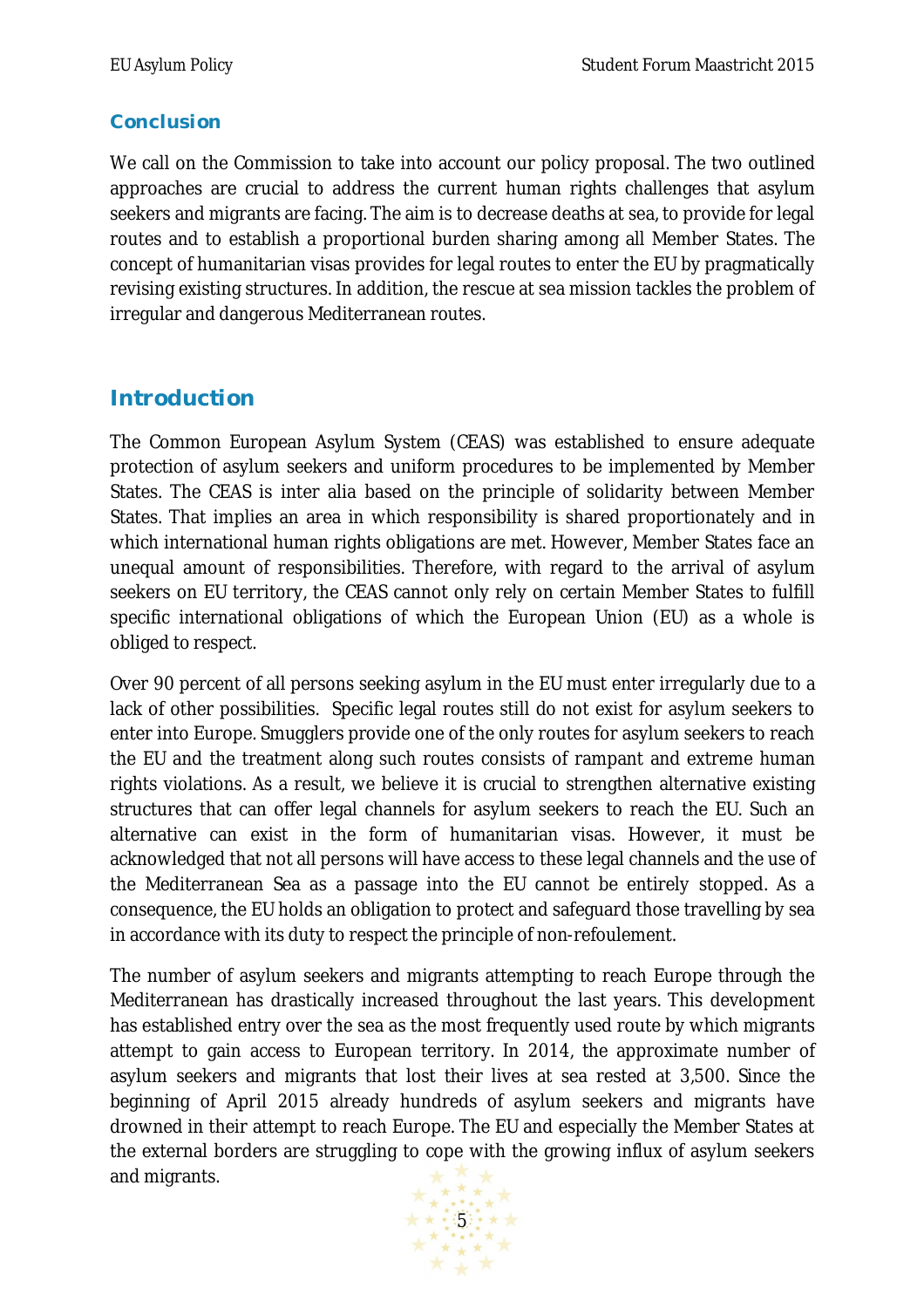In response to the Commission's problem statement regarding the external dimension of EU asylum policy, we developed a policy proposal tackling the issues of legal routes for asylum seekers to reach the EU and cooperative action to tackle irregular migration. Thus, this proposal consists of two parts addressing the most pressing issues that need new solutions: humanitarian visas and the protection for asylum seekers entering by sea. We call on the Commission to examine our proposal for the strengthening of legal entry channels according to our humanitarian visa recommendations. In addition, we urge the Commission to establish a protection mechanism for those entering the EU via the Mediterranean through our Rescue at Sea action plan.

# **Policy Proposal 1: Humanitarian Visas**

#### **Problem Statement**

Due to a lack of legal channels for third country nationals (TCNs) seeking protection in the EU, 90 percent of all persons applying for asylum in EU Member States cross EU borders illegally. The lack of effective protection mechanisms for accessing EU territory undermines the EU's obligations concerning human rights and refugees. Therefore, it is proposed to ease the way to enter the EU legally and press for the reinforcement of legal avenues to Europe. The legal text relevant in this context, namely the Visa Code, shows a lack of coherence. Embassies and consulates of EU countries located in third countries have the possibility to issue visas on humanitarian grounds. Due to the incoherence, the implementation of the legal entry channels is not effective in many cases as the embassies and consulates rarely make use of this instrument.

#### **Background**

The Stockholm Program (2010-2014) called for establishing more legal access to the EU for persons in need. Moreover, the program set out the aim to develop an integrated border management and visa policy, respecting the principle of solidarity. Currently, Regulation (EC) No 810/2009 (Visa Code) governs the visa application, including the possibility of a humanitarian visa. Even though the limited legal possibility to apply for a humanitarian visa exists, it is rarely used. Thus, many refugees are forced to come to Europe illegally. In 2013, 107,000 people entered the EU illegally. Furthermore, only 16 Member States have issued humanitarian visas at all. The issue has also been recognized by the European Commission in its communication paper COM (2014) 154 as well as by the European Parliament. They are referring to a "coordinated approach to humanitarian visas and common quidelines" to make an open and safe Europe happen.<sup>1</sup>

 $\overline{a}$ <sup>1</sup> "Humanitarian visas: option or obligation?", study for the LIBE Committee of the European Parliament, 2014.

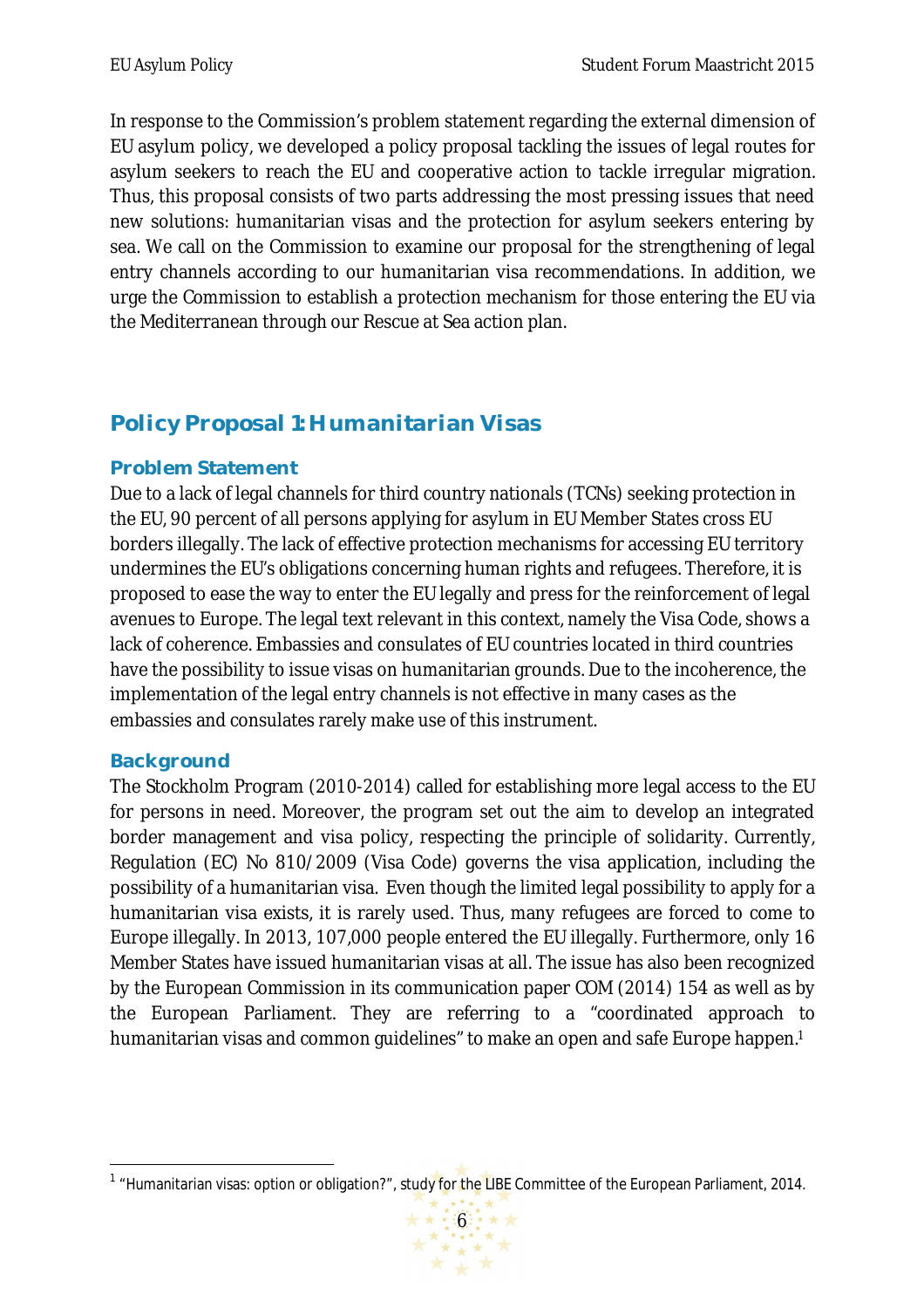#### **Objectives**

The primary objective of this proposal is to promote legal channels for entry to the EU and thereby decrease irregular immigration. Thus, it pursues the goal to cause a shift from illegal to legal channels of entrance. Moreover, the proposal aims to provide for better burden sharing among EU Member States.

#### **Elaboration**

It is of great importance to make amendments to the Visa Code in order to extend the scope of the application of humanitarian visas. This approach is pragmatic as it incorporates existing structures and gives the opportunity to actively regulate the influx of asylum seekers. First, it is necessary to create coherence between Art. 19 (4) and Art. 25 (1) of the Visa Code in order to eliminate inefficiencies in the process of issuing humanitarian visas. Art. 19 (4) states that "By way of derogation, an application that does not meet the requirements set out in paragraph 1 may be considered admissible on humanitarian grounds or for reasons of national interest." In contrast, Art. 25 (1) refers to Limited Territorial Visas and adds the component of international obligations. Considering the necessity of coherence, it is essential to include the aspect of international obligations in Art. 19 (4).

Second, the current wording states that the requirements for humanitarian visas "may be" considered admissible. An extension of the possibility of giving humanitarian visas can be accomplished by replacing the word "may be" with "shall be" in Art. 19 (4). Third, the requirements in regard to humanitarian grounds and international obligations have to be clearly defined. As the concept of humanitarian grounds is contested, a nonexhaustive list could facilitate the application of the concept. This list could include aspects such as medical reasons, strengthening of family ties or protection related factors. The term of international obligations can be defined based on international agreements such as the Geneva Convention. These sources of international law should be explicitly mentioned in the Visa Code. Fourth, it is necessary to ensure access to effective legal remedy in case of rejection. As the Member States are committed to the European Convention on Human Rights (Art. 6) a fair trial has to be ensured. Taking into account that the suggested changes would have a significant impact on the visa processes, it is also necessary to review the handbooks.

Subsequent to the amendment of the visa code, trainings on the application of humanitarian visa should be provided for professionals in charge of the application process. These trainings should be conducted by the European Asylum Support Office (EASO). They should focus on soft and professional skills as well as the changed content of the handbook to ease the application of humanitarian visa. This requires an increase in the capacity and budget of EASO.

Moreover, the changes should also involve the establishment of a data collection process that is evaluated after a period of three years. EASO should be responsible for

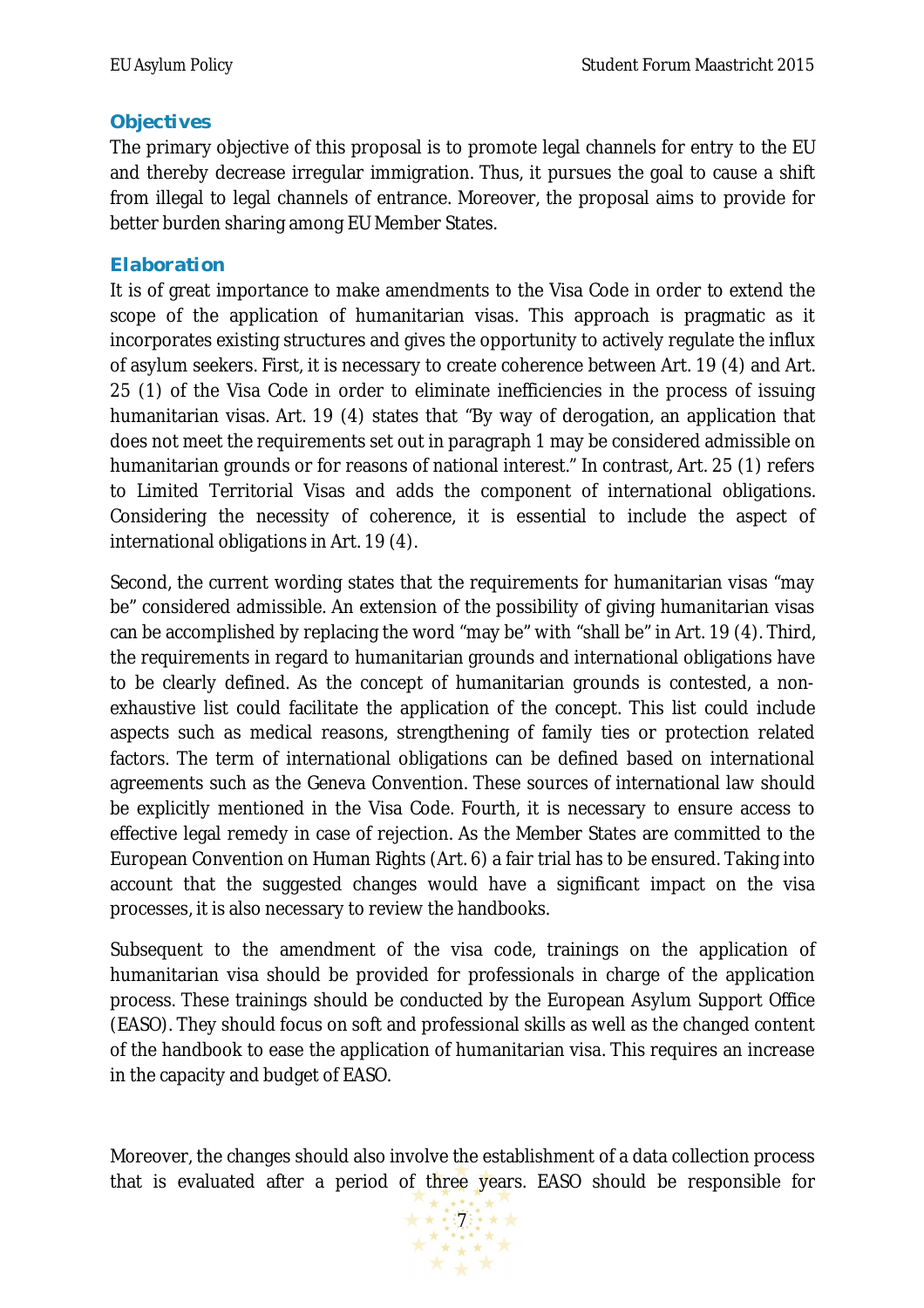monitoring the collected data. The data should include national embassies' reports on applications for visa (based on fulfilled requirements as well as on humanitarian grounds), acceptance and rejection quotas as well as numbers. Based on the outcome the embassies' capacities should be adjusted in accordance to the impact assessment.

# **Policy Proposal 2: Rescue at Sea Program**

#### **Problem**

In 2014, approximately 3500 asylum seekers and migrants lost their lives at sea while trying to reach Europe. Since the beginning of 2015 the number of deaths has already reached 900, demonstrating an increase in deaths during this period in comparison to last year. During one week in April 2015 alone, the Italian coast guard rescued 10,000 asylum seekers and migrants at sea. From the high numbers of persons arriving at the EU borders by sea in 2014, Italy received 170,100 asylum seekers and migrants, Greece received 43,500, Spain received 4,250 and Malta and Cyprus received 568 and 339 respectively. These facts underline the urgency of the situation and the need for the EU to take immediate action.

#### **Background**

In October 2013, the Italian government launched the Mare Nostrum Operation, abiding by its international obligations to protect those attempting to seek asylum and respecting the principle of non-refoulement. In only one year, this operation saved over 140,000 people at sea. However, due to high costs and low levels of solidarity, Italy could not continue its crucial operation. At the end of 2014, Mare Nostrum was replaced by the Frontex mission Triton. While Mare Nostrum held a greater focus on saving lives (budget of 9 million euro per month), Triton now has a greater focus on border protection (budget of 3 million euro per month).

In addition, UNHCR created the Central Mediterranean Sea Initiative (CMSI) in 2014 to further help prevent deaths at sea. The CMSI seeks to strengthen cooperation with relevant stakeholders, including the European Commission, the European Asylum Support Office, Frontex, EU Member States, the International Maritime Organization, the International Organization for Migration, civil society and other partners. Unfortunately, the current initiatives still remain highly inadequate to tackle the issue of migrant deaths at sea.

#### **Objectives**

The aim of this proposal is, first and foremost, to address the high death rate of asylum seekers and migrants travelling by sea and to ensure compliance with the EU's obligations under international refugee and human rights law. Therefore, the implementation of a pilot project aiming at the rescue of people in distress and their distribution among the EU Member States is proposed. This project will ensure the

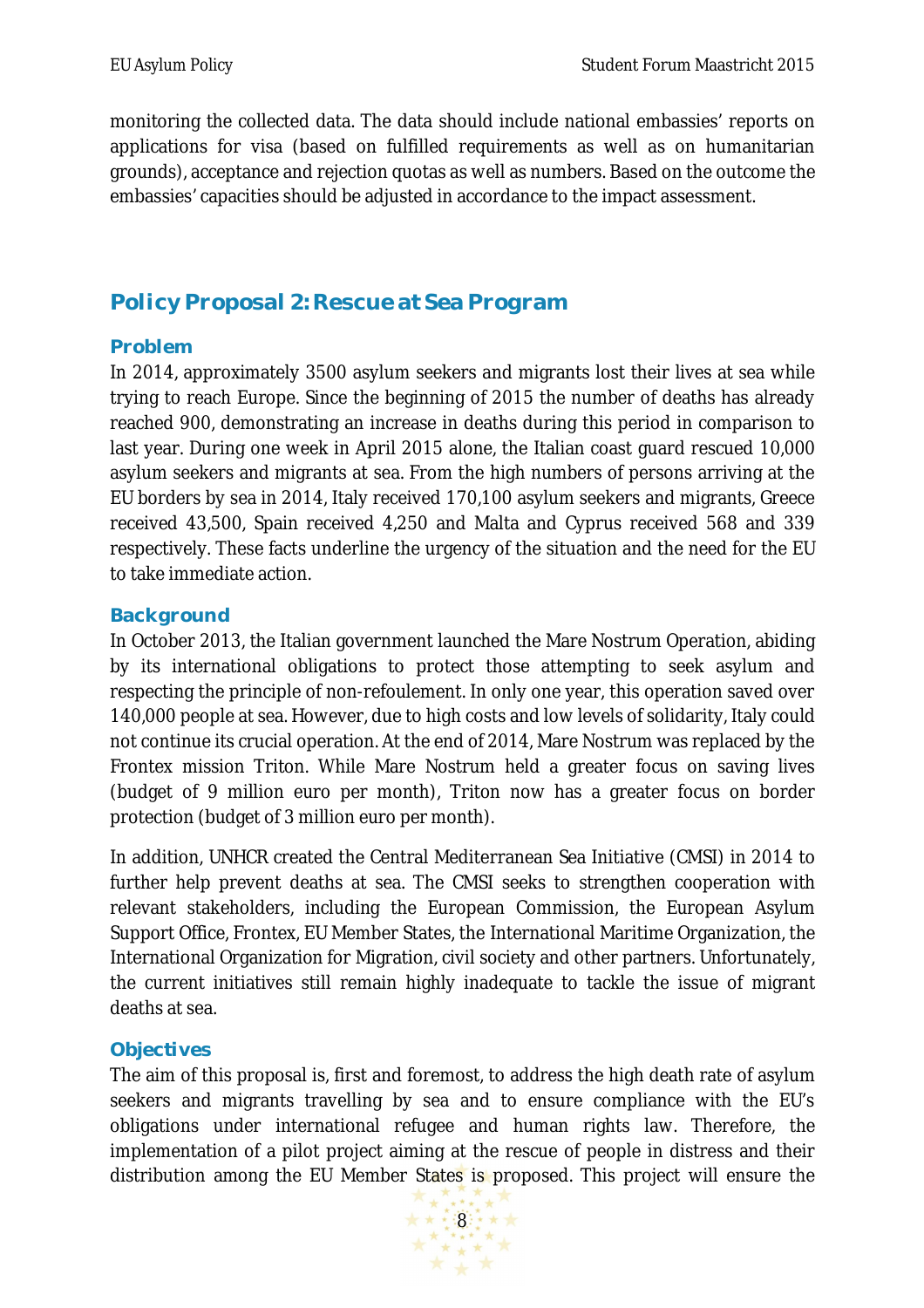saving of lives of thousands of asylum seekers and migrants and their effective protection. It is a first step towards equal and fair sharing of challenges faced by the member states with regard to irregular migration at sea.

#### **Elaboration**

The pilot project is divided into three stages. The first stage concerns a search and rescue mission for vessels in distress approaching European territory. At the second stage, asylum seekers and migrants are brought to reception centers where they are temporarily accommodated. At the third stage of the procedure migrants are allocated according to a European distribution key corresponding to the receiving capacities of member states and humanitarian needs of asylum seekers.

#### Stage 1: Search & Rescue

In order to prevent the increasing number of deaths at sea, an effective European search and rescue mission must be created. This requires a coordinated approach of all Member States. In this respect, responsibilities for search and rescue at sea should be clearly allocated between the EU and all of the member states. Our proposition contains two alternatives: one European rescue mission addressing the need for urgent actions, and a more long-term approach focused on a common search and rescue mission coordinated by a European agency.

#### **A. European Rescue Mission**

As a short-term measure, the reintroduction of a rescue mission similar in scope and budget to the Italian operation "Mare Nostrum" is proposed. While being carried out by the Member States adjacent to the Mediterranean Sea, the mission would be funded by the Asylum, Migration and Integration Fund (AMIF) under the budget for direct management and specific actions. The budget of this fund is to be increased significantly with a view to ensure the success of the mission.

#### **B. European Rescue Agency**

Similar to European agencies such as FRONTEX and EASO, a European agency specifically responsible for the coordination of rescue missions should be created in the long term. The main task of this agency would be to coordinate the national coast guards' efforts with respect to rescue at sea and to ensure a common funding and equipment for rescue operations by all Member States. Technical assistance will be provided by the Member States' navies as well as by FRONTEX and EUROSUR, which are particularly going to contribute with surveillance. The agency would have to be equipped with a budget sufficient to fulfill its tasks.

#### Stage 2: Reception Centers

After their rescue at sea, migrants and asylum seekers will be placed in newly created reception centers on the territory of Member States located at the external borders of the EU. These centers should provide for accommodation, food, legal advisors and